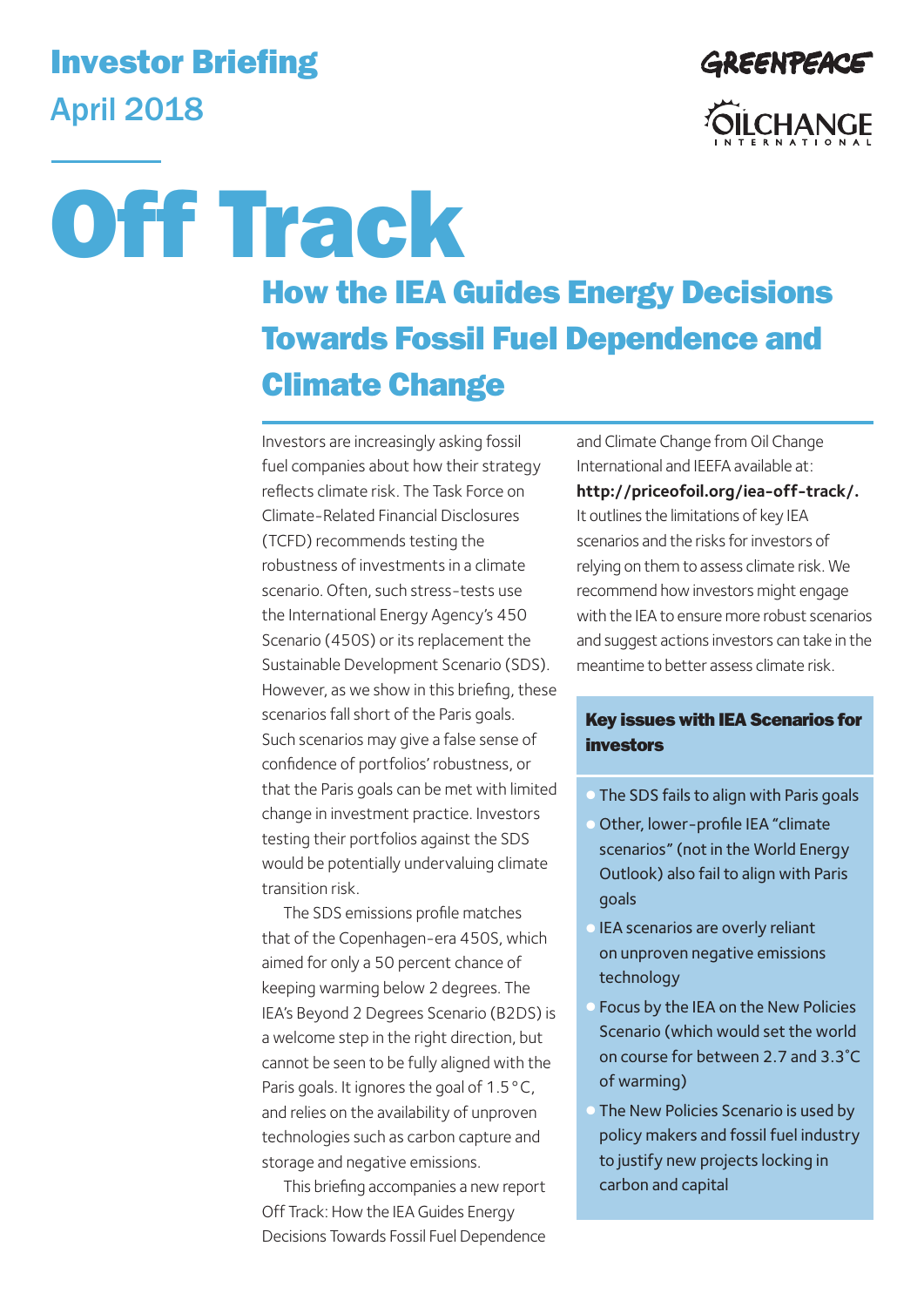### Pathway to climate disaster

The IEA is the world's most influential source of energy information. It aims to support energy management, policy and investment decisions in its 30 member countries and in the private sector, "to ensure reliable, affordable and clean energy."1 In particular, its flagship yearly 700-page World Energy Outlook (WEO) serves as a map of the future energy landscape until 2040, aiming to be "used by public and private sector stakeholders as a framework for policy-making, planning and investment decisions."2 The majority of the WEO, and almost all of the IEA's public communications are focused on the New Policies Scenario (NPS), so that is the scenario to which decision makers usually turn for a forecast of energy demand. The NPS is steering those decisions towards levels of fossil fueluse that would cause severe climate change.

New investments in fossil fuel supply are often justified by proponents on the basis of NPS demand projections, which if correct would lead to 2.7 - 3.3 degrees Celsius of warming. These investments in turn help to make those projections correct: they become a self-fulfilling prophecy. The WEO plays a key role in enabling and justifying decisions on some of the world's most polluting energy developments, including:

*New investments in fossil fuel supply are often justifed by proponents on the basis of NPS demand projections, which if correct would lead to 2.7 - 3.3 degrees Celsius of warming.*

#### Proposed coal mines in Queensland, Australia:

 In its permit application for its Carmichael coal mine, the largest in Australia, Adani gave rising demand in India and China as the rationale for the project, $3$  citing the federal government's Australian Energy Resources Assessment, whose forecasts were based on the WEO.4 With a project life of up to 90 years, the mine could keep the coal flowing long after the world needs to have reduced emissions to zero. When the Queensland Land Court reviewed the application and objections to it, Adani's expert witness again relied on the WEO forecasts of Chinese and Indian coal consumption as justification for the project. The judge accepted the IEA as a credible source, and recommended government approval of the project, which it subsequently granted.<sup>5</sup> Energy Minister Josh Frydenburg commented on the approval by saying that there is a "strong moral case" for coal to relieve energy poverty, citing the WEO's New Policies Scenario (NPS) forecast of increased global fossil fuel consumption by 2040.6

#### Arctic oil:

 The US Bureau of Ocean Energy Management used WEO (NPS) forecasts of U.S. and global energy demand (as well as those of the EIA) as justification for its 2012-17 Outer Continental Shelf oil leasing program, which included arctic Alaska.7 Lisa Murkowski, chair of the US Senate Energy Committee, and a lead advocate of increased oil drilling onshore and offshore Alaska, repeatedly brought up the WEO demand forecasts, and invited the IEA to present to her committee.<sup>8</sup> As regulators began to respond to rising public opposition to arctic drilling, oil industry lobby groups pointed to the WEO forecast of increased global oil demand, arguing that arctic oil was crucial to meeting rising demand.9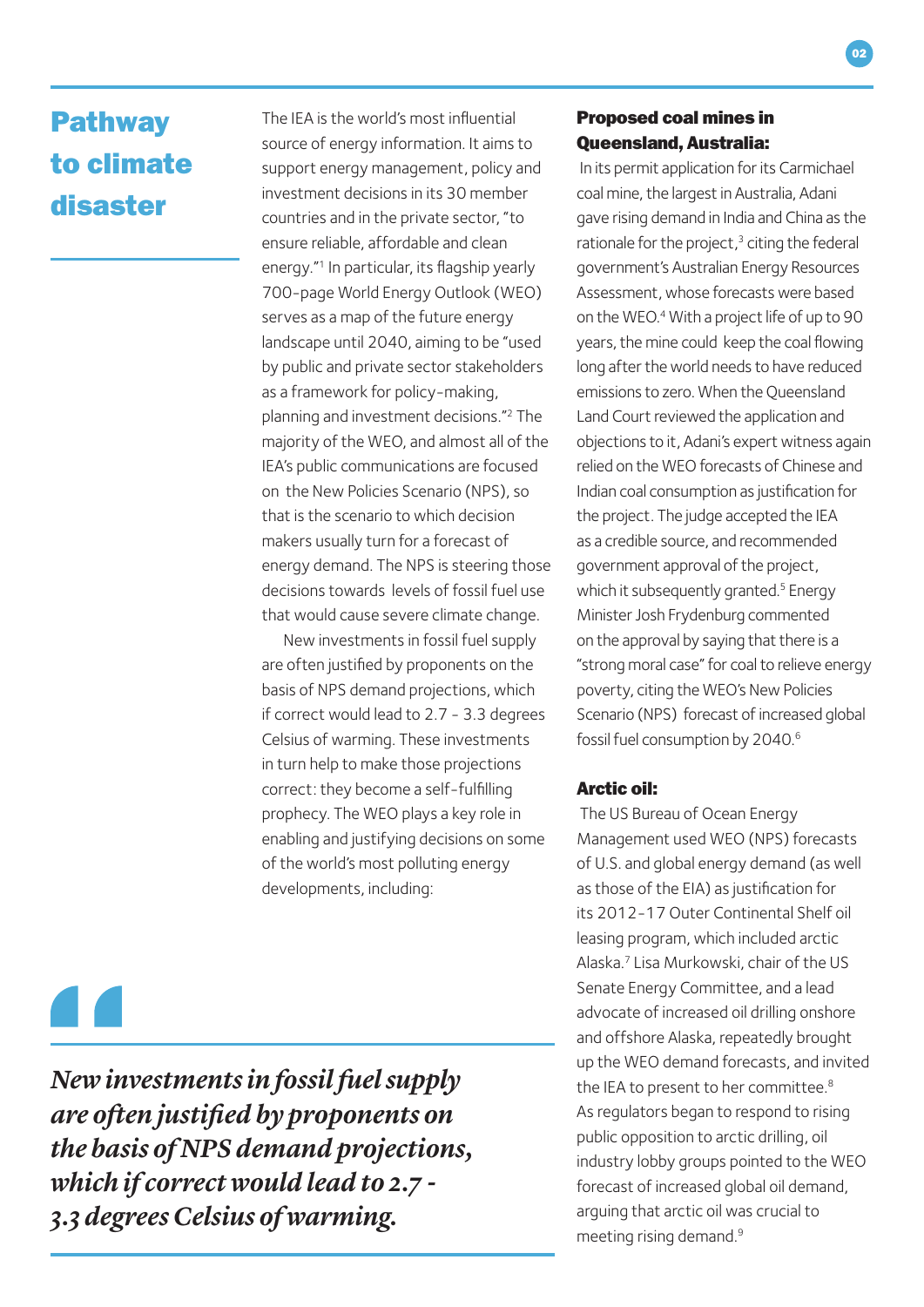#### Tar sands in Canada:

If fully extracted, Canada's oil would on its own exhaust 7 percent of the world's 2˚C carbon budget, or 16 percent of the 1.5°C budget.<sup>10</sup> Companies such as Suncor and Imperial Oil have argued, based on the WEO (NPS) demand forecast, that the extra oil will be "needed," justifying their ongoing investment in expansion.<sup>11</sup> Faced with increasing opposition from environmentalists, scientists and First Nations, in 2013 the federal government ran a promotional campaign for tar sands expansion, including a series of public leaflets and factsheets which used WEO demand forecasts to argue that oil from the tar sands would be needed, and therefore would boost the Canadian economy, provide the United States with secure supplies, and foster energy innovations as part of the case for Canadian oil<sup>12</sup>

#### Tar sands pipelines

The key to expansion of the landlocked tar sands is the construction of new pipelines, which has become the most debated environmental issue in Canada. Every year the Canadian Association of Petroleum Producers publishes a report on markets and transportation for Canadian oil, whose main purpose is to lobby for more pipelines; each report relies on the WEO forecast to argue that Asian oil demand will grow fast, justifying further expansion of the tar sands and thus justifying new pipelines.13 The National Energy Board's recommendation for approval of the controversial Kinder Morgan pipeline through British Columbia rested on the public benefit of diversifying markets to Asia,<sup>14</sup> which it judged using the NPS demand forecasts.15 Today Kinder Morgan is trying to build the pipeline but facing legal obstacles from the British Columbia government and First Nations, and extensive public opposition.

While the IEA states the WEO is a projection not a prediction, the media, investors and governments routinely treat it as a prediction of future demand for fossil fuels, a usage the IEA in fact encourages by making the NPS the central focus of its communications, and by describing it as "our main scenario" which describes "where are we heading," informing people as to "how much more energy are we going to need".16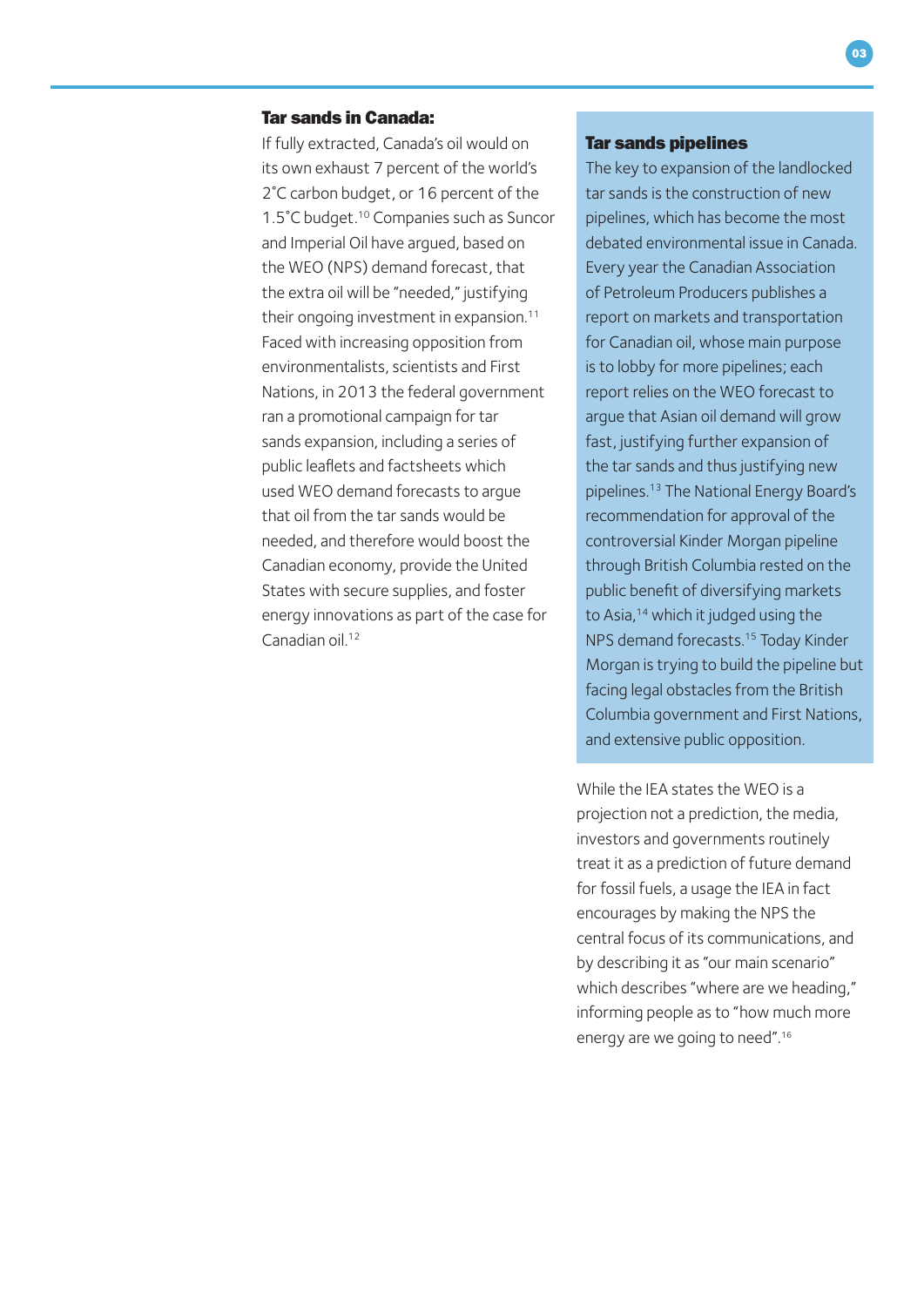### The World **Energy Outlook** Scenarios

*The 2017 WEO* focuses primarily on one main scenario - the New Policies Scenario (NPS) which assumes the continuation of current policies, and the "cautious implementation"17 of intended policies that have been announced. The focus of the WEO, occupying about 80 percent of the narrative and almost all of the public communications, is on describing an energy future, the "New Policies Scenario", that would lead to somewhere between 2.7 and 3.3 degrees of warming. The NPS occupies the majority of the narrative in the WEO and is given more comprehensive detail in data tables than the two secondary scenarios (CPS and SDS). Every year, the press release accompanying the WEO focuses almost entirely on describing the projections of the NPS, with occasionally a brief mention of the climate scenario (450S or SDS) at the end.<sup>18</sup> Unsurprising then, that the media coverage tends to have forecastlike headlines like "Upcoming surge in shale oil production will be 'biggest oil and gas boom in history,'"19 "'Oil era is far from over,' says IEA's annual report"<sup>20</sup> and "Global oil demand to withstand rise of electric vehicles -IEA."21

The WEO also has two secondary scenarios, with different degrees of government action on energy and climate change:

- •Current Policies Scenario (CPS): assumes no new policies are introduced.
- Sustainable Development Scenario (SDS): assumes governments succeed in achieving climate, air pollution and access-to-energy goals, as expressed in the Sustainable Development Goals.<sup>22</sup>

#### The Sustainable Development Scenario - not aligned with the Paris Agreement

Introduced in 2017 to replace the 450S, the IEA says the SDS aims to set the world on course for achieving the Paris climate goals, deliver universal energy access by 2030, and dramatically cut air pollution. However, it fails to align with the Paris goals. Indeed, the SDS describes a future not so different from the present. It sees just a 53 percent reduction in coal by 2040, 25 percent reduction in oil, and an actual increase in gas.

The remaining carbon budgets associated with the Paris goals are now extremely small: at current rates of emissions, the 1.5˚C budget will be exhausted in eight years, and the 2˚C budget in nineteen years.23 By accepting a mere 50% probability of success, by assuming negative emissions technologies will be invented, and by assuming unrealistically low non-energy emissions, the SDS significantly understates the degree of change in energy systems needed to achieve the goals. Oil Change International finds that $.24$ 

- •Emissions under the SDS would exhaust the 1.5˚C carbon budget by 2023, and the 2˚C budget by 2040.
- •The SDS has the same emissions profile as the IEA's Copenhagen-era 450S, which aimed to give only a 50 percent chance of keeping warming below 2˚C .
- •Of the SDS' recommended upstream oil and gas investment, between 70 and 94 percent would be surplus to the Paris goals.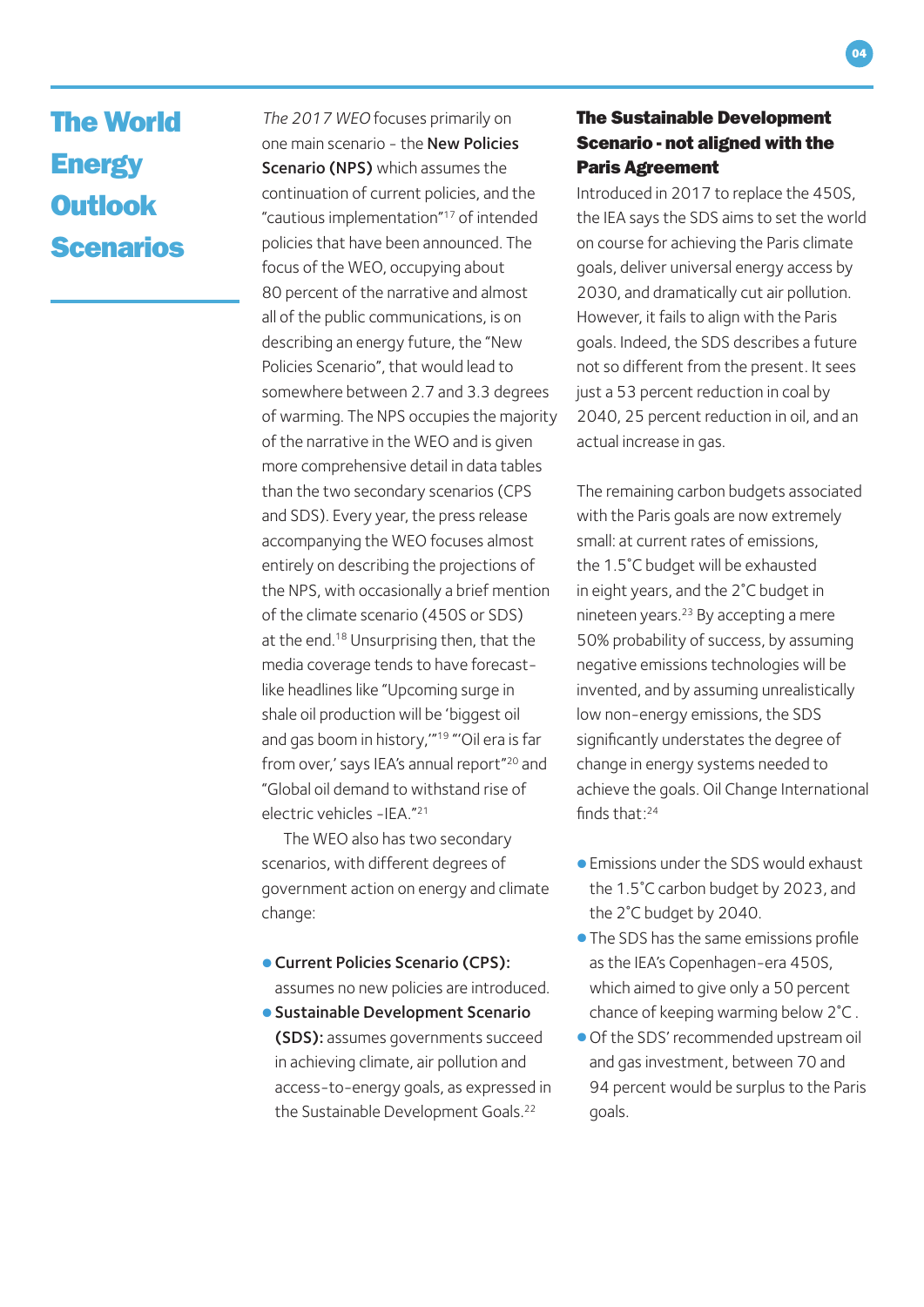### The IEA's **More** Ambitious Climate Scenarios

In 2017, the IEA published two new scenarios (outside the WEO), which would give a 66% probability of keeping warming below 2°C: the Faster Transitions Scenario and the Beyond 2 Degrees Scenario.

These are a welcome step in the right direction, but they cannot be seen to be fully aligned with the Paris goals. Not only do both scenarios ignore the goal of 1.5°C, their one-in-three odds of exceeding 2°C constitute an uncomfortably high level of risk, and certainly do not match the current understanding of 2°C as a "defense line that needs to be stringently defended." 25

Furthermore, both scenarios rely on the availability of unproven technologies such as carbon capture and storage and/or negative emissions. If successful, such technologies may help humanity reduce warming further than would otherwise be possible. But given that we do not know whether they will become available, we argue that we must not predicate avoiding the dangers above 2°C on their invention. We argue that scenarios should be transparent about how they would look if those technologies do not become available. The IEA started developing a 1.5°C scenario in 2016, but apart from a very brief mention in *WEO 2016* (with no data), that scenario has not been published, and was not even mentioned in *WEO 2017*.

Oil Change International proposes two alternative approaches to aligning scenarios with the Paris goals:

- A single scenario with a high probability (say, 80 or 90 percent) of keeping warming below 2°C, reflecting the notion of "stringent defense"; or
- •Two scenarios: one with modest probability (say, 66 percent) of keeping warming below 2°C and the other with 50% probability of keeping below 1.5°C – the aim of energy decisions should then be to keep emissions as far as possible below the 2°C scenario, and as close as possible to the 1.5°C scenario.

#### The **Faster Transition Scenario**

**(FTS)** was commissioned by the German government and published in March 2017 in a standalone report co-published with IRENA. That report examined the implications of the scenario in some detail, including global aggregate figures on energy production and consumption, although unfortunately did not provide data tables with a geographical breakdown (as provided for the NPS, SDS and CPS in the *WEO*); this limits its analytical usage, such as by investors. It reappeared in *WEO 2017* though with only three pages of discussion and almost no data.

The FTS takes a welcome precautionary approach to negative emissions technology, aiming to describe what would be necessary if such technologies are not successfully invented. On the other hand, it relies on three optimistic assumptions that may understate the pace of change needed even for a 66% chance of keeping warming below 2°C:

- Carbon capture and storage (also an unproven technology, although at a later stage of development than most negative emissions methods): that 3 Gt of CO2 will be captured per year by 2035;
- •Non-energy emissions: that emissions from cement calcination will be just 90 Gt from 2015 to 2100 (45 years' worth at current rates);
- •Delayed action:, that a greater pace of emissions reductions will occur after the time period the scenario describes (up to 2050).

Oil Change International has estimated that these three assumptions inflate the space for fossil fuel emissions by 31 percent.26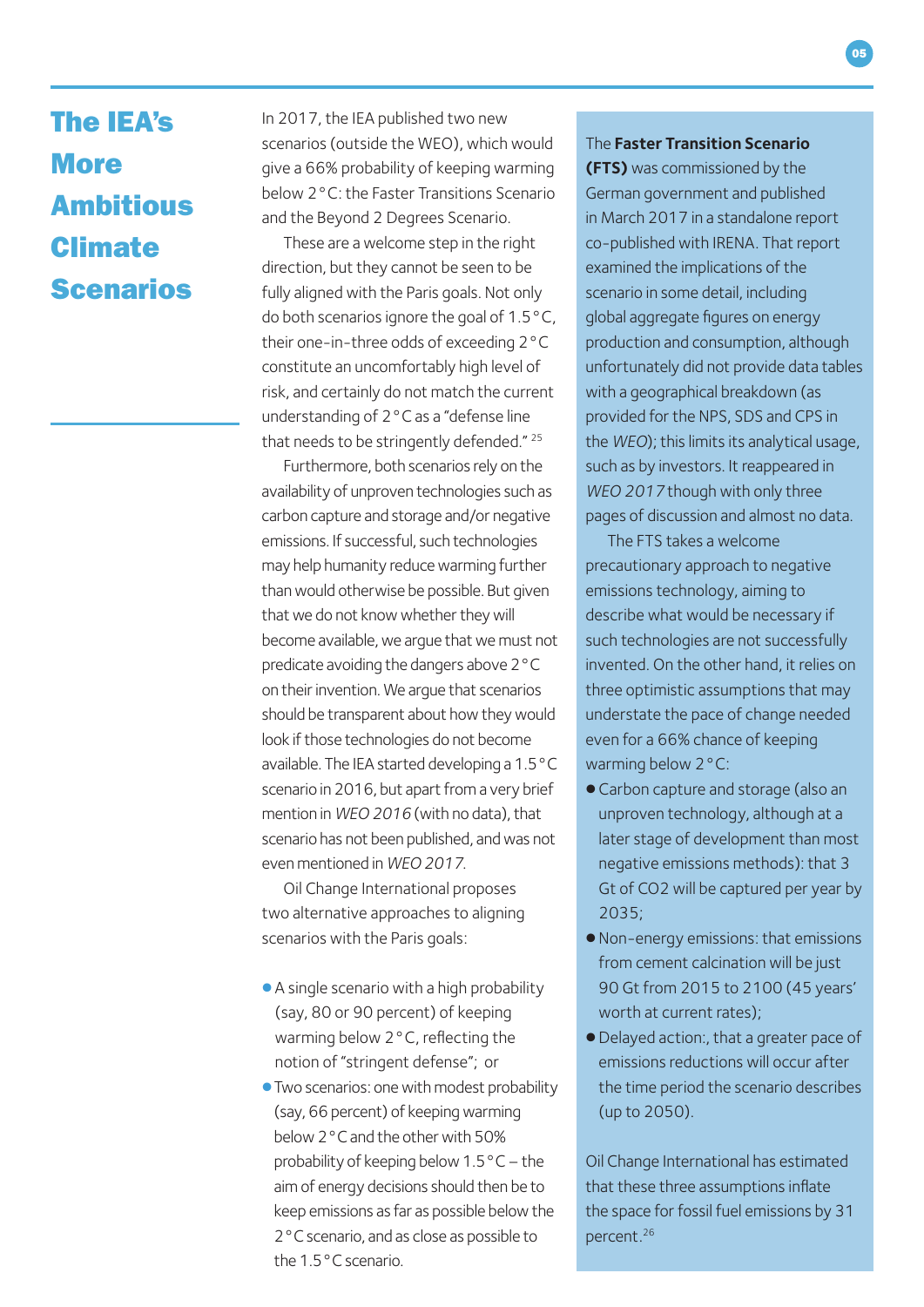The Beyond 2 Degrees Scenario (B2DS) was published for the first time as a secondary scenario in the IEA's 2017 edition of the Energy Technology Perspectives report. Data is available on the IEA's website for those who have bought the report.27

While not making the same assumptions as the FTS about nonenergy emissions or delayed action,<sup>28</sup> the B2DS is however very bullish about new, unproven technologies (deliberately so, because its purpose is to show what technology could achieve). Most significantly for its forecasts of fossil fuel demand, it relies heavily on both CCS and negative emissions. For CCS, it requires capture of 5.8 Gt per year of fossil fuel emissions by 2040 and 10.9 Gt per year by 2060 – both highly optimistic targets. As for negative emissions, it requires sucking a further 4.9 Gt per year out of the atmosphere through bioenergy-CCS.<sup>29</sup> The latter could require a land area up to three times the size of India.<sup>30</sup> Thus while the B2DS shows a vision of what technology might be possible, it does not provide a useful guide to climate-constrained investment or policy.

*while the B2DS shows a vision of what technology might be possible, it does not provide a useful guide to climateconstrained investment or policy.*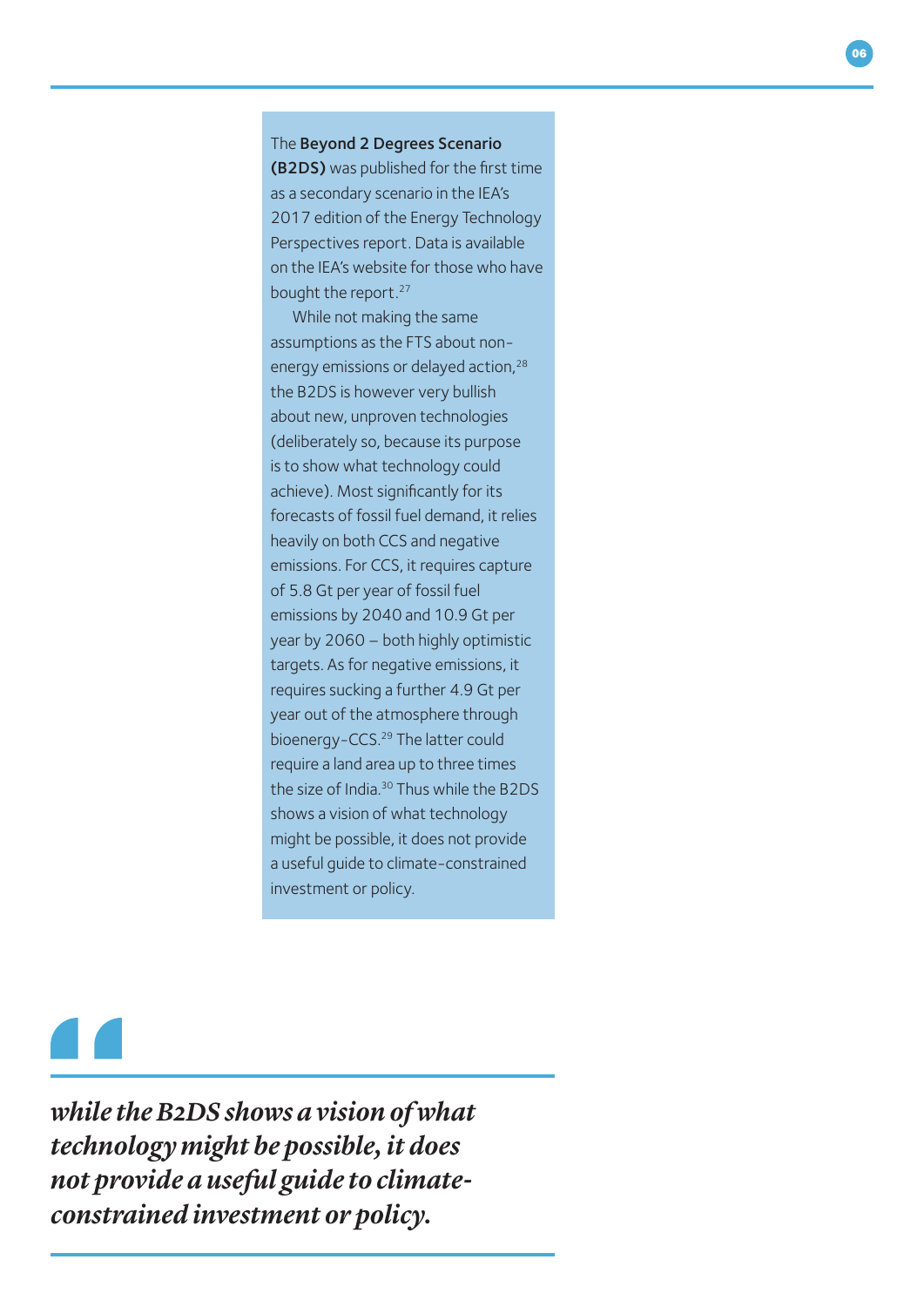## Call for **Testing** Portfolios in Climate Scenario

Over recent years, there has been increasing recognition that continuing with fossil fuel business as usual is not compatible with avoiding dangerous climate change. As this has been highlighted by groups like Carbon Tracker, investors in fossil fuel companies have become concerned that if governments succeed in sufficiently constraining emissions, some fossil fuel assets will become "stranded". This has led to increasing scrutiny of how such investments would fare in an emissionsconstrained world.

The TCFD recommends a more robust approach to climate risk mitigation which uses scenarios to consider business performance in more than one possible future. In particular, these futures should include at least one where climate goals are met.31

Some have mistakenly interpreted this requirement as being met by the 450S, or its replacement the SDS. Global investment banks such as Barclays<sup>32</sup> and HSBC.<sup>33</sup> and pension funds such as CalPERS34 have used the 450S to define their expectations of companies for aligning with climate goals. For example, the Asian Infrastructure Investment Bank uses the 450S to guide how "energy infrastructure investments need to be reshaped to meet the Paris Agreement goals."35

 $\blacksquare$ 

*even those trying to align their decisions with climate limits are inadvertently falling short of the Paris goals' ambition, or worse, locking in emissions that would push us beyond those limits.* 

By testing investment and lending portfolios against a scenario that falls short of the Paris goals, it may give a false sense of confidence of portfolios' robustness, or that the goals can be met with limited change in investment practices. Even the SDS significantly overstates the level of oil and gas investment required compared to the level that fits within the Paris goals.

In consequence, even those governments, companies, and/or investors trying to align their decisions with climate limits are inadvertently falling short of the Paris goals' ambition, or worse, locking in emissions that would push us beyond those limits.

The following oil and gas companies, and coal companies, have all stated that their portfolios of assets are robust in the 450S or SDS:

- ExxonMobil: 36
- $\bullet$  Shell: $37$
- $\bullet$  BP:<sup>38</sup>
- $\bullet$  Total: $39$
- $\bullet$  Glencore<sup>40</sup>
- $\bullet$  BHP Billiton<sup>41</sup>; and
- $\bullet$  Chevron.<sup>42</sup>

This is perhaps unsurprising, given that the scenarios involves so little change from the status quo. Spencer Dale, BP's Chief Economist, has said, "Even in the IEA 450 scenario, by 2035, the level of oil and gas is pretty much around the same level as today. Which, if you think about the very sharp decline rates, means you have to keep on investing."43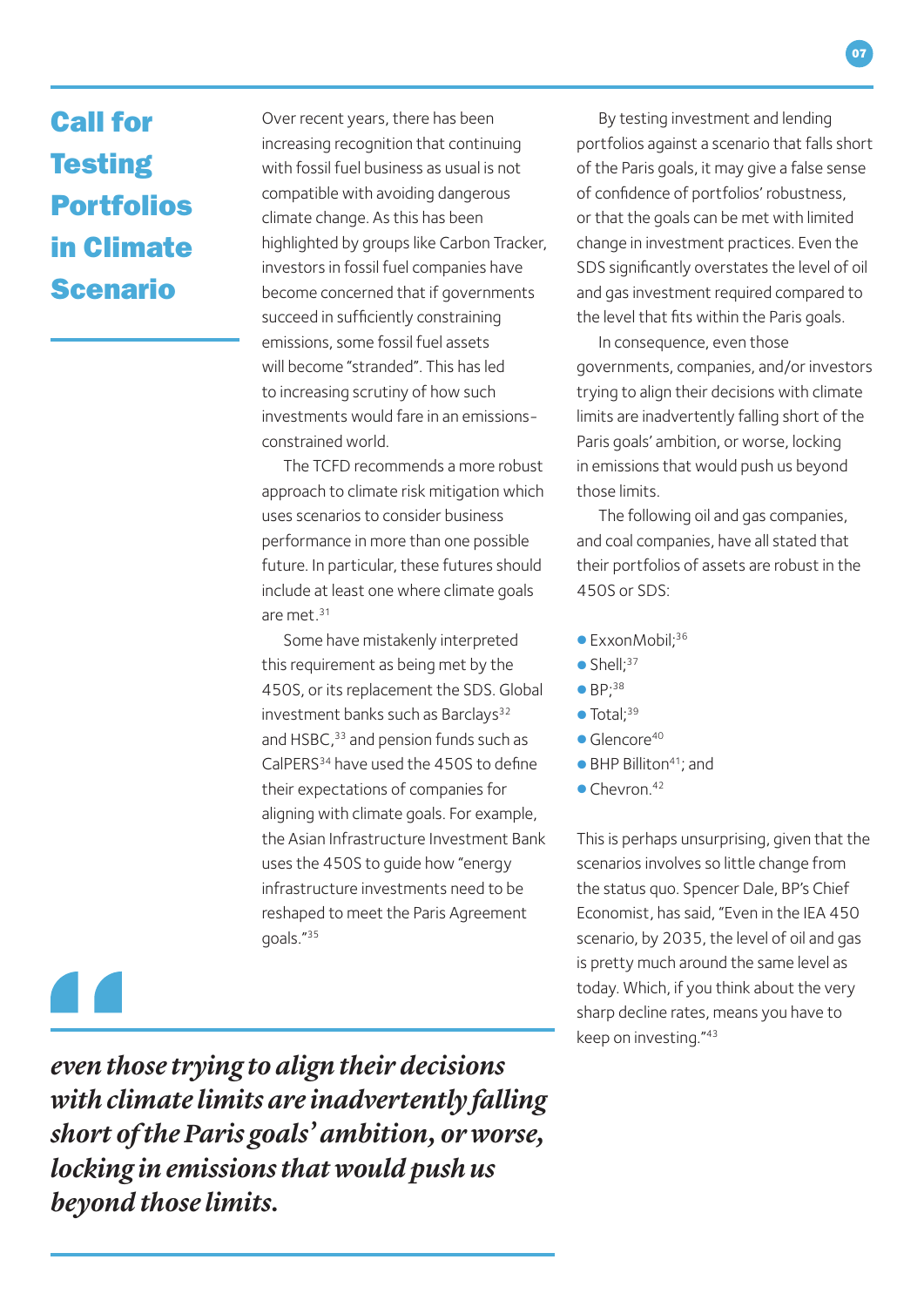Losing money on fossil fuel investments (including their associated rail, port and pipeline infrastructure) is not the only, or even the biggest threat to financial investors: they also face losses due to the impact of climate change itself, both to their investments in climate-vulnerable sectors such as food, property and insurance, and to the wider economy. Estimates since the Stern Review of 2006 have commonly put the impact at several percent of global GDP by the late twentyfirst century, and a more recent study of historic correlations between temperature and economic activity suggested that unmitigated climate change could cause as much as a 20 percent reduction in 2100 output.<sup>44</sup> A study by the Economist Intelligence Unit, commissioned by Aviva Investors, estimated that \$4.3 trillion of today's financial assets are at risk from climate change. These estimates are based on discount rates used by investors; with the lower discount rates used in the public sector, the value at risk could rise to \$43 trillion.45

*Even the SDS signifcantly overstates the level of oil and gas investment required compared to the level that is within the Paris goals.*

08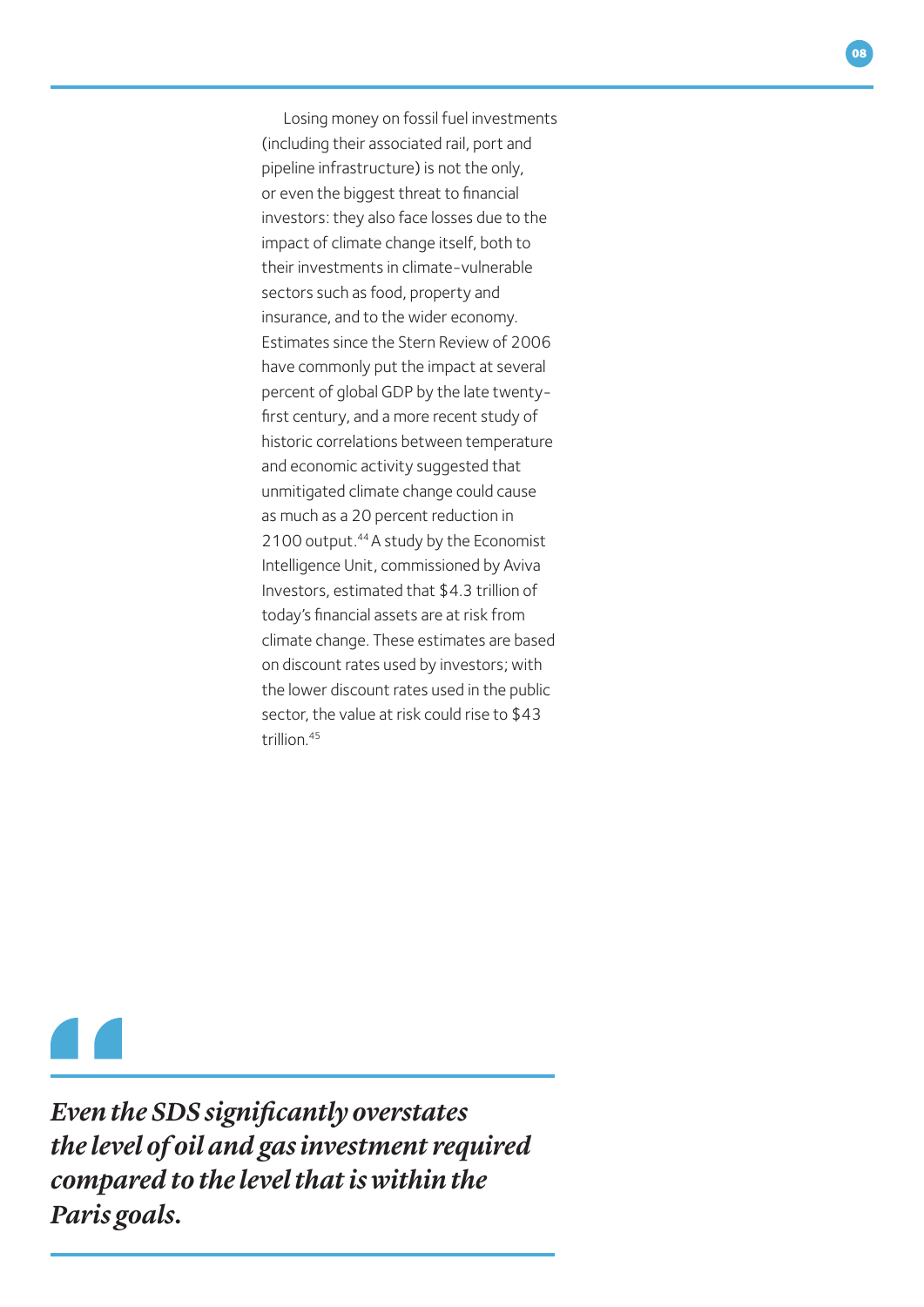### **Misdirected** capital

We can estimate how much excess investment the IEA is calling for out to 2040, compared to what would be needed if the Paris goals are met. Oil Change International used Rystad Energy's UCube database to create cost curves for oil and gas, and examine where they intersect with the demand levels in IEA scenarios, in order to assess which production will be competitive at those levels. They treat oil and liquified natural gas (LNG) each as trading in a single global market; they divide dry gas into five regional markets, assuming total gas demand is shared between the markets in the same proportions as in the IEA's B2DS.

In doing so Oil Change International represents the Paris goals using the IPCC carbon budgets for a 66 percent probability of keeping warming below 2°C and for a 50 percent probability of keeping it below 1.5°C. Oil Change International assumes that 70 percent of the 2°C budget is used by 2040, and 100 percent of the 1.5°C budget. They further assume that those budgets are shared between oil, gas, and coal in the same proportions (by emissions) as the B2DS.

#### According to Oil Change International's analysis:

- Between 78 percent and 96 percent of the upstream oil and gas investment under the NPS - \$11.2 to \$13.8 trillion – is likely incompatible with meeting the Paris goals.
- Between 70 percent and 94 percent of the investment under the SDS – \$7.3 to \$9.9 trillion – is incompatible with the Paris goals.

|                     | <b>Oil</b>                   | <b>Dry gas</b>   |                      |                     |                     |                            | <b>LNG</b> | <b>TOTAL</b> |  |  |  |
|---------------------|------------------------------|------------------|----------------------|---------------------|---------------------|----------------------------|------------|--------------|--|--|--|
|                     |                              | North<br>America | Europe and<br>Russia | Asia $-$<br>Pacific | Mideast &<br>Africa | <b>S.&amp;C</b><br>America |            |              |  |  |  |
|                     | <b>Main IEA scenarios:</b>   |                  |                      |                     |                     |                            |            |              |  |  |  |
| <b>NPS</b>          | 9,730                        | 654              | 1,345                | 1,120               | 519                 | 485                        | 868        | 14,361       |  |  |  |
| <b>SDS</b>          | 6,420                        | 654              | 1,196                | 964                 | 292                 | 214                        | 725        | 10,465       |  |  |  |
|                     | <b>Range of Paris goals:</b> |                  |                      |                     |                     |                            |            |              |  |  |  |
| $2^{\circ}$ C       | 2,025                        | 150              | 394                  | 394                 | 22                  | 67                         | 116        | 3,168        |  |  |  |
| $1.5^{\circ}C^{46}$ | 343                          | 5                | 116                  | 85                  | 1                   | 13                         | 13         | 576          |  |  |  |

Table 1: Cumulative capital expenditure in oil and gas extraction, 2018-40, in four scenarios (US \$ bn)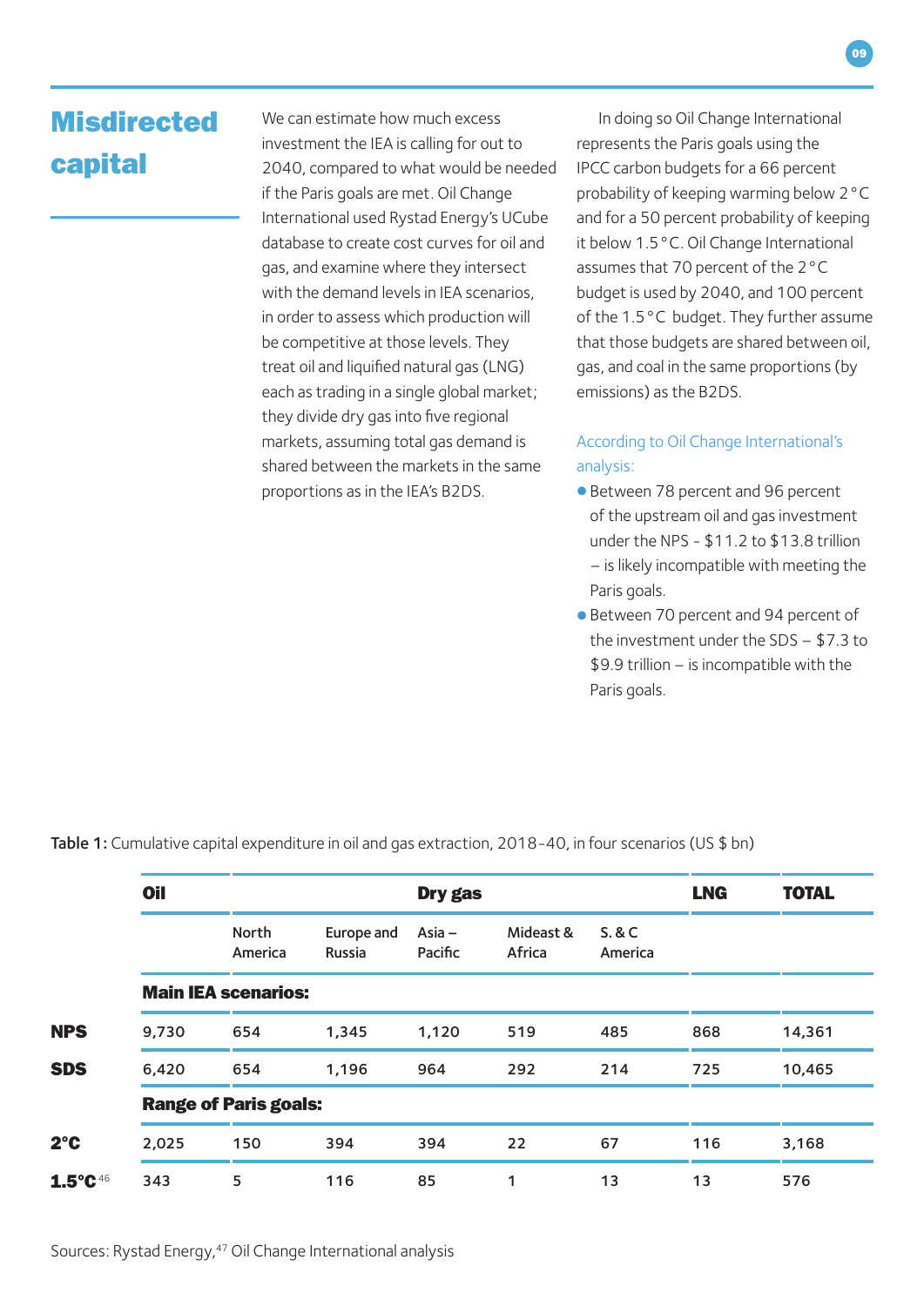Whereas Table 1 shows the capital investment over the full period of the IEA scenarios (2018-2040), investors may be more interested in the nearer term. In Table 2, we show the capital investment over the period 2018-2025 in the two main IEA scenarios, compared with the Paris goals.

The important thing here is not the precise numbers<sup>48</sup> but the general finding: the investment called for in both the NPS and the SDS considerably exceeds the amount that would be aligned with the Paris goals.

|                    | <b>Oil</b>                      |                  |                             | <b>Dry gas</b>      |                     | <b>LNG</b>        | <b>TOTAL</b> |       |  |  |  |
|--------------------|---------------------------------|------------------|-----------------------------|---------------------|---------------------|-------------------|--------------|-------|--|--|--|
|                    |                                 | North<br>America | Europe and<br><b>Russia</b> | Asia $-$<br>Pacific | Mideast &<br>Africa | S. & C<br>America |              |       |  |  |  |
|                    | <b>Main IEA scenarios:</b>      |                  |                             |                     |                     |                   |              |       |  |  |  |
| <b>NPS</b>         | 3,300                           | 301              | 384                         | 308                 | 167                 | 115               | 291          | 4,866 |  |  |  |
| <b>SDS</b>         | 2,577                           | 301              | 350                         | 256                 | 104                 | 76                | 259          | 3,923 |  |  |  |
|                    | <b>Range of Paris goals: 49</b> |                  |                             |                     |                     |                   |              |       |  |  |  |
| $2^{\circ}$ C      | 785                             | 97               | 145                         | 75                  | 10                  | 27                | 45           | 1,184 |  |  |  |
| $1.5^{\circ}$ C 50 | 200                             | 4                | 43                          | 5                   | $\mathbf 0$         | 5                 | 5            | 263   |  |  |  |

Table 2: Cumulative capital expenditure (US \$ bn) in oil and gas extraction, 2018-25, in four scenarios

Sources: Rystad Energy 51, Oil Change International analysis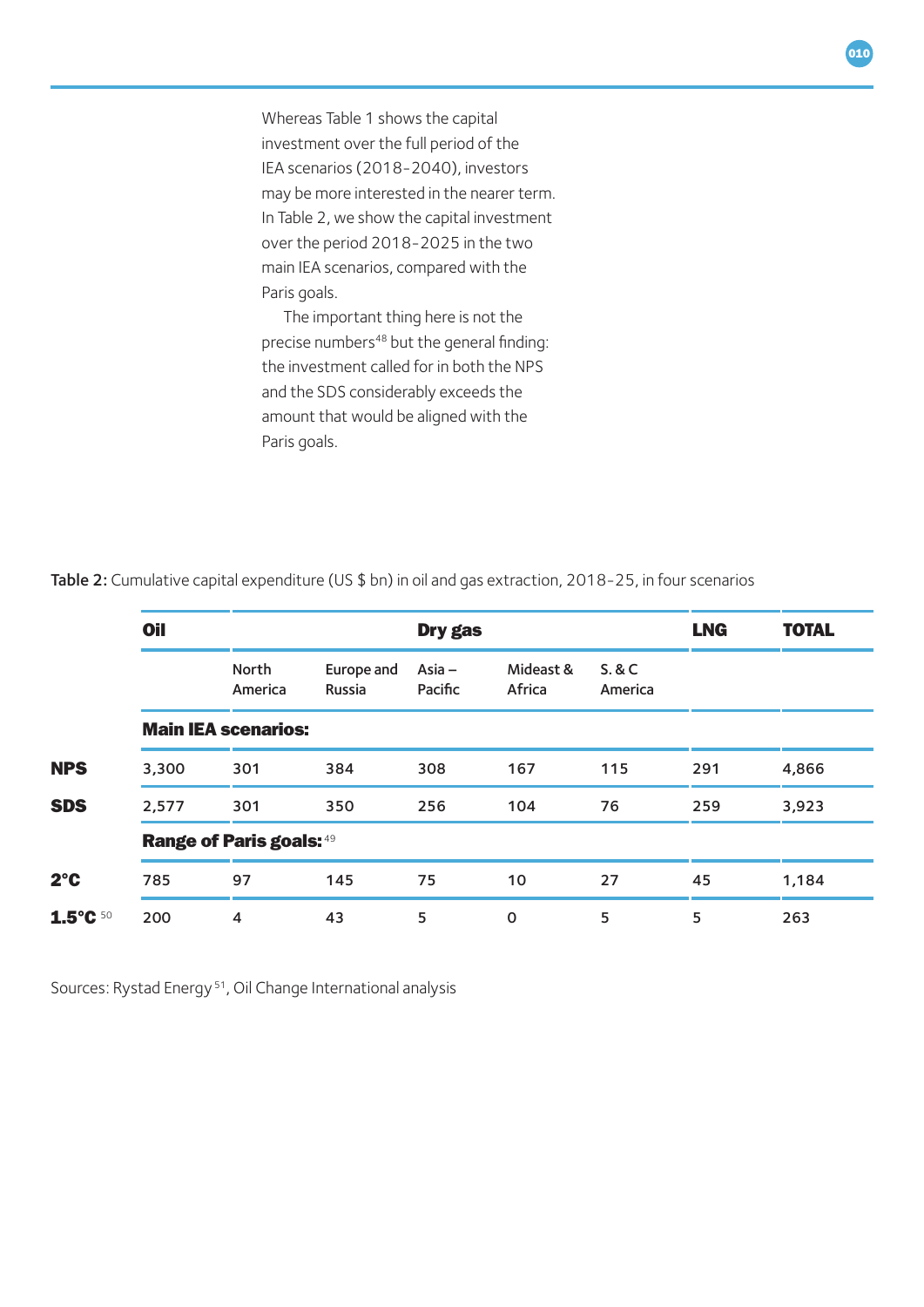This excess investment, beyond that aligned with the Paris goals, can lead to two possible outcomes. Either the sunk capital locks in emissions, causing the goals to be missed. Or the goals are achieved, and the capital is wasted, becoming fully stranded (non-producing) assets and potentially causing economic upheaval. In calling for more investment, the IEA will help cause one of these two outcomes.

Figure 1: Cumulative capital expenditure in oil and gas extraction, 2018-40, in four scenarios

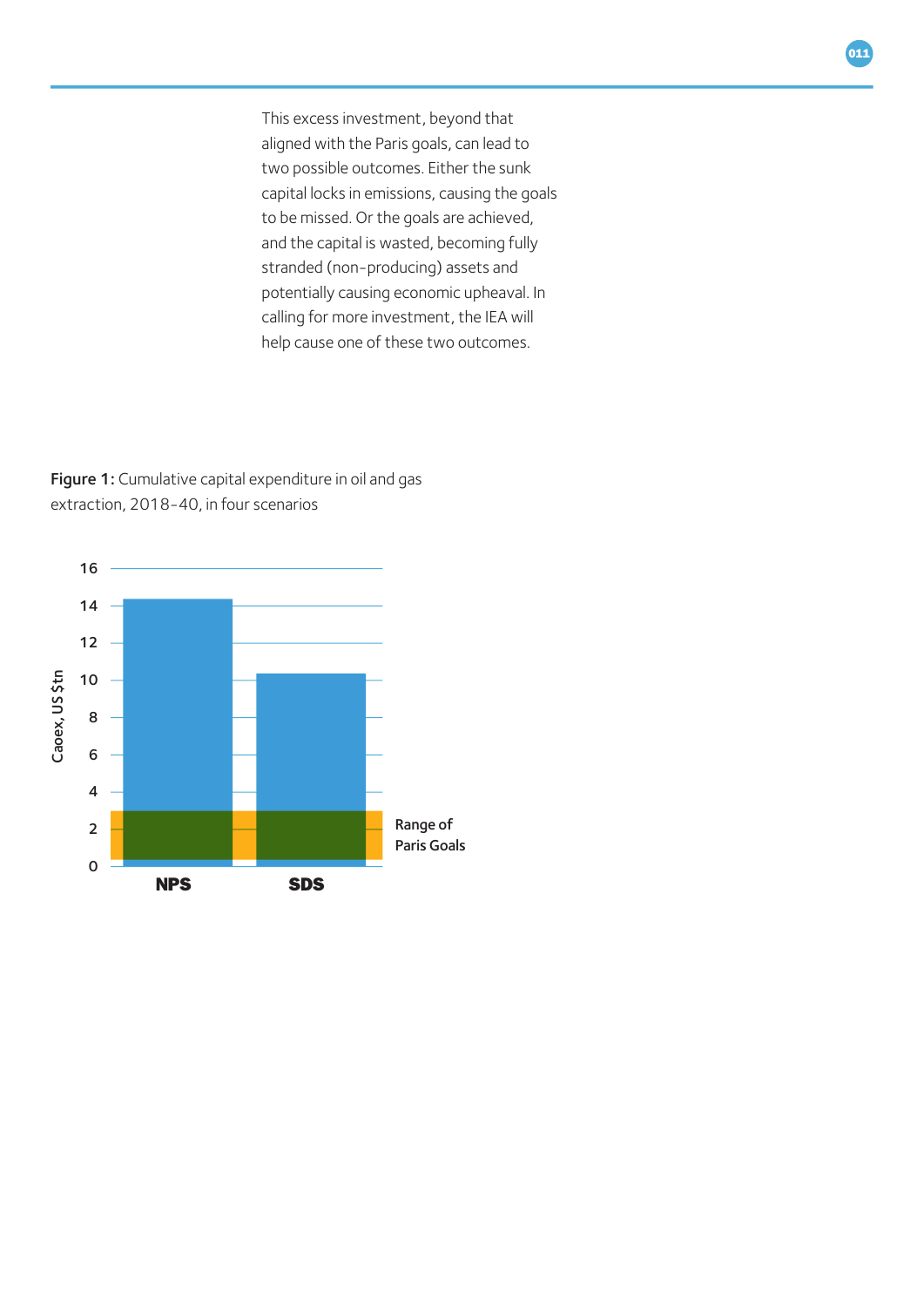### Recommendations for investors

- Engage with the IEA encouraging it to:
	- •Develop a scenario that is aligned with the Paris goals of keeping warming *well below* 2 degrees, and pursuing efforts to keep it to 1.5 degrees:
		- –this could be done by showing a range, from being aligned with a 66 percent chance of 2 degrees to a 50 percent chance of 1.5 degrees;
		- –alternatively, there could be a single scenario with a high probability (say, 80 or 90 percent) of staying below 2 degrees;
			- –the scenario should be transparent about reliance on any unproven technologies such as carbon capture and storage and show how the scenario would look without such technology assumptions.
- Make that scenario the WEO's main scenario – including the majority of the narrative, and the main data tables – on internationally agreed policy goals on climate, energy access and air pollution.
- Be fully transparent about potential conflicts of interest: the IEA should publicly disclose any company involvement in the *WEO* or other information product, whether through staff secondment, data provision or other means.
- Until the WEO has been reformed, **stress-test investment decisions against multiple futures** by focusing on particular drivers (such as rapid renewable energy growth or oil price crash).
	- –There are growing numbers of forecasts focused specifically on clean energy, both long-range from Bloomberg New Energy Finance (BNEF) and from the International Renewable Energy Agency (IRENA), which though not aiming for a climate goal give a more genuine picture of potential disruption.
- •**Avoid basing decisions on businessas-usual scenarios** such as the NPS that would lead to severe climate change, and instead plan for a safeclimate future.
- **Treat the SDS and B2DS with caution** as they are not aligned with the Paris Agreement goals they do not fully reflect the risk to investments.